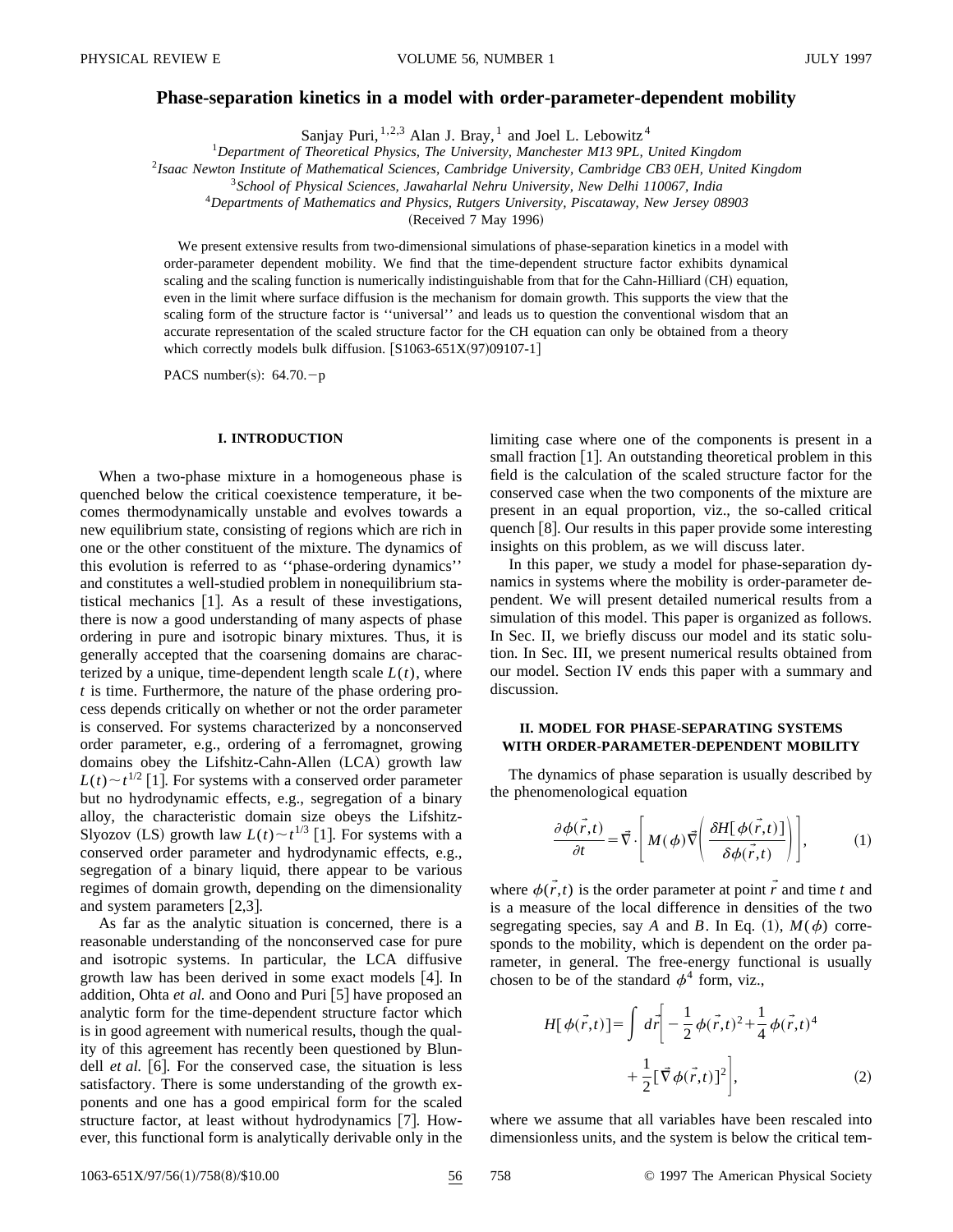perature. The dynamics of Eqs.  $(1)$  and  $(2)$  drives the order parameter to the local fixed point values  $\phi_0 = \pm 1$ , corresponding to  $(say)$   $A$ - and  $B$ -rich phases, respectively. The temporal evolution described by Eq.  $(1)$  also satisfies the conservation constraint that  $\int d\vec{r} \phi(\vec{r},t)$  be constant in time.

There have been many studies of Eq.  $(1)$  in the limiting case of the Cahn-Hilliard  $(CH)$  equation [9], where the mobility is constant, viz.,  $M(\phi)=1$  (in dimensionless units). Numerical studies of the CH equation and equivalent cell dynamical system  $(CDS)$  models  $[10]$  demonstrate that latestage domain growth obeys the LS growth law we have quoted earlier [i.e.,  $L(t) \sim t^{1/3}$ ]. These studies also clarify the functional form of the scaled structure factor which characterizes the morphology of the coarsening domains.

For deep quenches, it has been pointed out by Langer *et al.* and Kitahara and Imada [11] that a more realistic model for phase separation should explicitly incorporate an order-parameter-dependent mobility of the form

$$
M(\phi) = 1 - \alpha \phi^2,\tag{3}
$$

where  $\alpha$  parametrizes the depth of the quench. At the physical level, this form of the mobility can be understood as follows. Deep quenches result in enhanced segregation in that  $A$ -rich (or  $B$ -rich) domains are purer in  $A$  (or  $B$ ) than in the case of shallow quenches. Thus, if one presumes that phase separation occurs by exchanges of neighboring *A* and *B* atoms, the probability of such an exchange in the bulk is drastically reduced for deep quenches. This can be mimicked by the order-parameter-dependent mobility in Eq.  $(3)$  with  $\alpha \rightarrow 1$ . At the mathematical level, Kitahara and Imada [11] have shown that an order-parameter-dependent mobility arises naturally if one attempts to obtain a coarse-grained model for phase separation from a master equation description of an appropriate microscopic model, viz., the Ising model with Kawasaki spin-exchange kinetics  $[12]$ .

The physical effect of the order-parameter-dependent mobility is that, as  $\alpha \rightarrow 1$  (which happens for temperature  $T\rightarrow 0$ ), bulk diffusion is substantially suppressed because the mobility  $M(\phi_0) \rightarrow 0$ . Therefore, the effects of surface diffusion are relatively enhanced. The surface-diffusion mechanism for domain growth has an associated growth law  $L(t) \sim t^{1/4}$  [13], in contrast to the evaporation-condensation mechanism which drives asymptotic growth in the CH equation and gives rise to the LS growth law. Therefore, as  $T\rightarrow 0$ , one expects an extended regime of  $t^{1/4}$  growth in the dynamics of Eqs.  $(1)$ – $(3)$ . This model has been studied numerically by various authors  $[14]$  and we will remark on their results shortly. Furthermore, Bray and Emmott  $[15]$ have analytically studied phase-separation in models with order-parameter-dependent mobility in the limit where one of the components is present in a vanishingly small fraction. In passing, we should also point out that an order-parameterdependent mobility as in Eq.  $(3)$  has proved to be a useful way of incorporating the effects of external fields which vary linearly with distance, e.g., gravity. However, we will not go into this here and merely refer the interested reader to Ref.  $[16]$ .

In recent work, there was proposed a novel dynamical equation for phase separation in binary mixtures—using the master equation formulation for an Ising model with Kawasaki spin-exchange kinetics  $[17]$ . This equation was first obtained in the context of phase separation in a gravitational field but does not reduce to the CH equation in the absence of gravity. As a matter of fact, it takes a form similar to that of Eq.  $(1)$ , i.e.,

$$
\frac{\partial \phi(\vec{r},t)}{\partial t} = \vec{\nabla} \cdot \left[ \left[ 1 - \phi(\vec{r},t)^2 \right] \vec{\nabla} \left( \frac{\partial H[\phi(\vec{r},t)]}{\partial \phi(\vec{r},t)} \right) \right], \quad (4)
$$

with the free energy

$$
H[\phi(\vec{r},t)] = \frac{T}{T_c - T} \int d\vec{r} \frac{1}{2} \Big[ [1 + \phi(\vec{r},t)] \ln[1 + \phi(\vec{r},t)]
$$
  
+ 
$$
[1 - \phi(\vec{r},t)] \ln[1 - \phi(\vec{r},t)] - \frac{T_c}{T} \phi(\vec{r},t)^2
$$
  
+ 
$$
\frac{T_c - T}{T} [\vec{\nabla} \phi(\vec{r},t)]^2 \Big].
$$
 (5)

Equations  $(4)$  and  $(5)$  have been cast in a dimensionless form by a rescaling of the space and time variables analogous to that for the CH equation  $[17]$ . (Clearly, this rescaling is not appropriate in the vicinity of the critical temperature  $T_c$ .) It is difficult to put Eqs.  $(4)$  and  $(5)$  in a parameter-free form because of the additional term in comparison to the CH equation and the nature of the static solution, which we discuss below. The first two terms under the integral sign in Eq.  $(5)$  are recognized as the entropy of a noninteracting binary mixture and the next two terms correspond to the interaction part  $\lceil 18 \rceil$ .

Equations  $(4)$  and  $(5)$  have the pleasant feature that they explicitly contain the mean-field static solution  $\phi^s(\vec{r})$ , which is the solution of

$$
\phi^s(\vec{r}) = \tanh\left[\frac{T_c}{T}\phi^s(\vec{r}) + \left(\frac{T_c}{T} - 1\right)\nabla^2\phi^s(\vec{r})\right],\tag{6}
$$

where it should be kept in mind that the space variable has been rescaled. However, we do not expect our model to be in a different dynamical universality class from Eqs.  $(1)$ – $(3)$ . In our model, as  $T\rightarrow 0$ , the saturation value of the order parameter  $\phi_0 \rightarrow \pm 1$ . This reduces the bulk diffusion because of the order-parameter-dependent mobility and enhances the time regime in which one observes surface-diffusion-mediated growth. In the case where surface diffusion is predominant, we follow the terminology established by Hohenberg and Halperin  $[19]$  and refer to our model as "model S," where S refers to surface diffusion. In the classification of Hohenberg and Halperin, the CH equation is referred to as model B. For shallow quenches, the saturation value of the order parameter  $\phi_0$  is considerably less than 1 and the mobility  $M(\phi)(=1-\phi^2)$  is not significantly reduced in the bulk. In this limit, the dynamics of our model is in the same dynamical universality class as model B or the CH equation.

In this paper, we present detailed numerical results from a simulation of Eqs.  $(4)$  and  $(5)$ . The purpose of this paper is twofold. First, our numerical results improve substantially upon existent results  $[14]$  for models with order-parameterdependent mobility. Second, we believe that our results may be of some relevance to an outstanding theoretical problem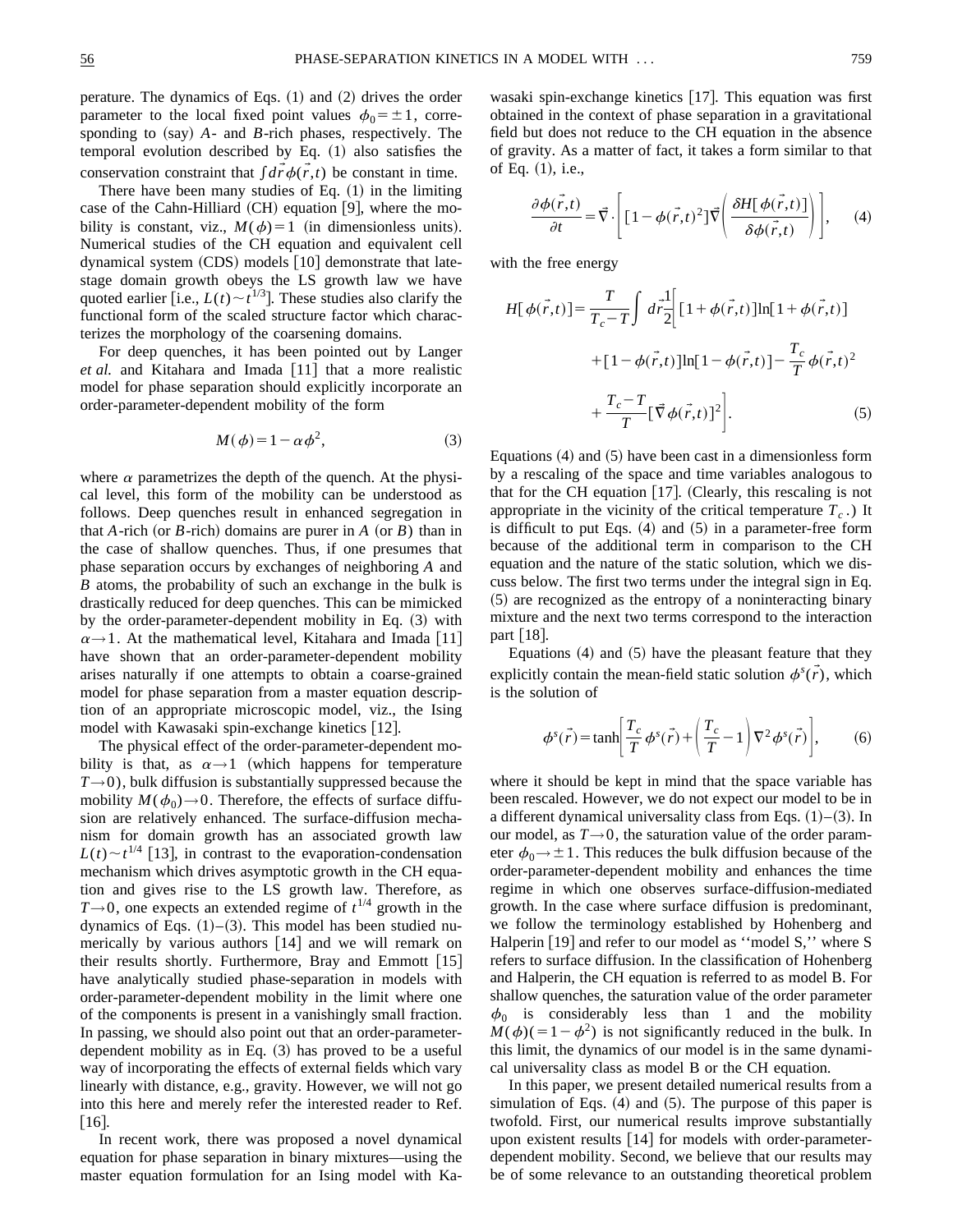

FIG. 1. (a) Static wall solutions of the model described in the text  $[Eqs. (4)$  and  $(5)$ ]. The solutions are obtained by numerically solving Eq. (8). We plot the profile  $\phi^s(x)/\phi_0$  vs *x* for  $x>0$  (where  $\phi_0$  is the saturation value) for four values of the temperature *T*, viz.,  $T/T_c = 0.2, 0.4, 0.5,$  and 0.8. (b) Same as (a) except the distance *x* is scaled by a correlation length  $\xi$ , which is defined as the distance over which the wall profile rises to  $1/\sqrt{2}$  of its maximum value.

of phase-separation dynamics, viz., the computation of the scaling form of the time-dependent structure factor.

Before we present numerical results, we would like to briefly discuss the interfacial profile in our model. For this, we need the solution of the one-dimensional version of Eq.  $(6)$ , viz.,

$$
\frac{d^2\phi^s(x)}{dx^2} = -\frac{T_c}{T_c - T}\phi^s(x) + \frac{T}{T_c - T}\tanh^{-1}[\phi^s(x)].
$$
 (7)

Multiplying both sides by  $2\left[d\phi^{s}(x)/dx\right]$ , we can trivially integrate this equation to get

$$
\frac{d\phi^s(x)}{dx} = \left[\frac{2T}{T_c - T}\phi^s(x)\tanh^{-1}[\phi^s(x)] + \frac{T}{T_c - T}\ln\left(\frac{1 - \phi^s(x)^2}{1 - \phi_0^2}\right) - \frac{T_c}{T_c - T}[\phi^s(x)^2 + \phi_0^2]\right]^{1/2},
$$
\n(8)

where we focus on the profile which goes from  $-\phi_0$  at  $x=-\infty$  to  $\phi_0$  at  $x=\infty$ . A second integration is only possible numerically and we show the resultant profiles for  $x > 0$  in Fig. 1(a) for four different values of  $T/T_c$ . This solution has the form  $\phi^s(x) = \phi_0 f(x/\xi)$ , where  $f(y)$  is a sigmoidal function and  $\xi$  measures the correlation length or interface thickness in dimensionless units. An estimate of  $\xi$  is obtained as the distance over which  $f(x/\xi)$  rises from 0 to (say)  $1/\sqrt{2}$  of its maximum value. The profiles as a function of the scaled distance  $x/\xi$  are shown in Fig. 1(b). They do not exhibit a universal collapse because of a weak dependence of  $f(y)$  on the parameter  $T/T_c$ . In any case, our interest in the correlation length is primarily from a numerical standpoint in that the discretization mesh size in space should not exceed the interface thickness, which is approximately  $2\xi$ .

## **III. NUMERICAL RESULTS**

We have conducted extensive two-dimensional numerical simulations of Eqs.  $(4)$  and  $(5)$  for the parameter values  $T/T_c$ =0.2, 0.4, 0.5, and 0.8, corresponding to  $\phi_0$   $\approx$  0.9999, 0.9857, 0.9575, and 0.7105, respectively. We implement a simple Euler discretization of Eqs.  $(4)$  and  $(5)$  on a lattice of size  $N \times N$ . The Laplacian and divergence operators in Eqs.  $(4)$  and  $(5)$  are replaced by their isotropically discretized equivalents, involving both nearest- and next-nearest neighbors. The discrete implementation of our model with orderparameter-dependent mobility has the unpleasant feature that it is unstable for  $\phi > 1$  and numerical fluctuations which cause  $\phi$  to become larger than 1 give rise to unphysical divergences. (This property is common to all such models [14].) For  $T/T_c = 0.2(\phi_0 \approx 0.9999)$ , this causes a numerical problem because of the proximity of the saturation value to  $\pm$ 1. We circumvent this problem by using a very fine mesh size ( $\Delta t$ =0.001 and  $\Delta x$ =0.5) and by setting the value of  $\phi$  equal to  $\phi_0$  (or  $-\phi_0$ ) whenever it exceeds  $\phi_0$  (or becomes less than  $-\phi_0$ ). We have confirmed that this procedure does not cause any appreciable violation of orderparameter conservation for the extremely fine mesh we have used. For the higher values of *T* studied here, we use the coarser mesh sizes  $\Delta t$ =0.01 and  $\Delta x$ =1.0 and this suffices for our purposes.

Periodic boundary conditions are applied in both directions of our lattice. For all simulations described here, the initial condition for the order parameter consists of a uniformly distributed random fluctuation of amplitude 0.025 about a zero background. This mimics a critical quench from high temperatures, at which the system is homogeneous but has small thermal fluctuations.

Apart from evolution pictures and profiles, the statistical quantity of experimental interest is the time-dependent structure factor

$$
S(\vec{k},t) = \langle \phi(\vec{k},t) \phi(\vec{k},t)^* \rangle, \tag{9}
$$

which is the Fourier transform at wave vector  $\vec{k}$  of the order parameter correlation function. In Eq. (9),  $\phi(\vec{k},t)$  is the Fourier transform of  $\phi(\vec{r},t)$  and the angular brackets refer to an averaging over an ensemble of initial conditions. In our discrete simulations, the wave vector  $k$  takes the discrete values  $(2\pi/N\Delta x)(n_x, n_y)$ , where  $n_x$  and  $n_y$  range from  $-N/2$  to  $(N/2)$  – 1. We present here structure factor data obtained on  $512\times512$  systems as an average over 60 independent initial conditions. The order parameter profiles are hardened before computing the structure factor; viz., the values of  $\phi > 0$  are set equal to 1 and  $\phi$ <0 are set equal to -1. The structure factor is normalized as  $\Sigma_k \tilde{S}(k, t) / N^2 = 1$ . All results presented below are for the spherically averaged structure factor *S*(*k*,*t*).

Experimentalists are typically interested in whether or not the structure factor exhibits dynamical scaling  $[20]$ , viz., whether or not the time dependence of the spherically averaged structure factor has the simple scaling form

$$
S(k,t) = L(t)^d F(kL(t)),
$$
\n(10)

where *d* is the dimensionality and  $F(x)$  is a timeindependent master function. The interpretation of dynamical scaling is that the coarsening pattern maintains its morphology but the characteristic length scale  $L(t)$  increases with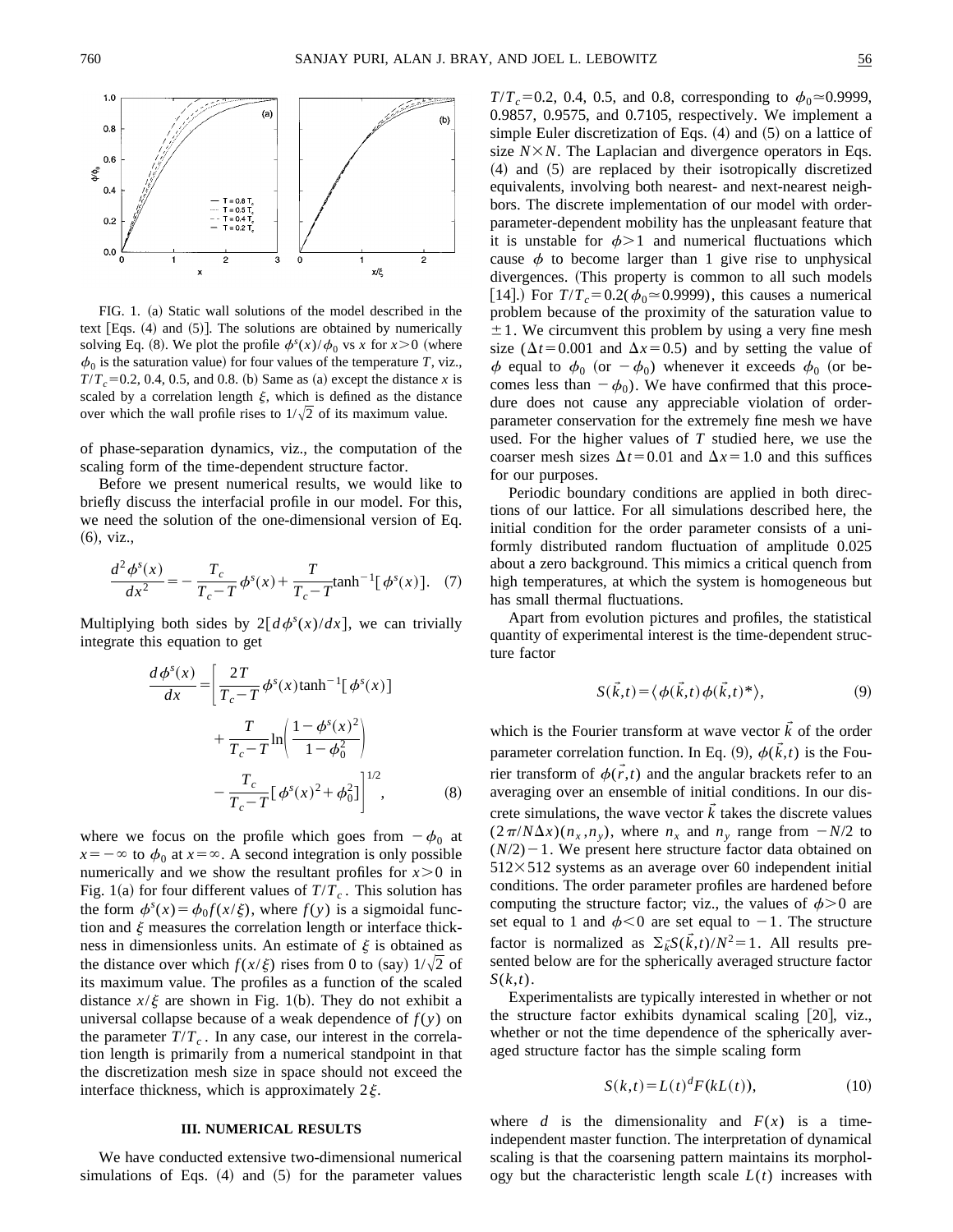

FIG. 2. Evolution pictures from a disordered initial condition for an Euler-discretized version of Eqs.  $(4)$  and  $(5)$  on a  $256\times256$ lattice. Regions with positive order parameter are marked in black and those with negative order parameter are not marked. The parameter value is  $T/T_c = 0.2$ , corresponding to a situation in which surface diffusion is the primary mechanism of domain growth. The discretization mesh sizes are  $\Delta t$ =0.001 and  $\Delta x$ =0.5. Periodic boundary conditions are applied in both directions. The initial condition consists of uniformly distributed random fluctuations of amplitude 0.025 about a zero background, corresponding to a critical quench. The evolution pictures are shown for dimensionless times 1000, 2000, 4000, and 10 000.

time. There are many equivalent definitions (up to prefactors) of the characteristic length scale. We use what is perhaps the most commonly used definition, viz., the inverse of the first moment of the spherically averaged structure factor *S*(*k*,*t*). Thus, we have  $L(t) = \langle k \rangle^{-1}$ , where

$$
\langle k \rangle = \frac{\int_0^{k_m} dk k S(k,t)}{\int_0^{k_m} dk S(k,t)}.
$$
\n(11)

In Eq. (11), we take the upper cutoff  $k_m$  as half the magnitude of the largest wave vector in the Brillouin zone. At these large values of the wave vector, the structure factor has decayed to approximately zero and the value of  $\langle k \rangle$  is unchanged even if we increase the cutoff. Of course, one could also define a length scale using higher moments of the structure factor or zeros of the correlation function. However, in the dynamical scaling regime [20], these definitions are all equivalent.

Figure 2 shows evolution pictures from a disordered initial condition for the parameter value  $T/T_c = 0.2$  (or  $\phi_0 \approx 0.9999$  and a lattice size 256×256. This low value of temperature corresponds to a situation in which there is almost no bulk diffusion once the order parameter saturates out to its equilibrium values. In this case, domain growth occurs via surface diffusion and has an associated growth law  $L(t) \sim t^{1/4}$  [13]. Notice that the domain morphology in this case is considerably different from the morphology in the usual CH case with the bicontinuous domains being more serpentine and intertwined in the present case. Figure 3



FIG. 3. Similar to Fig. 2 but for the parameter value  $T/T_c = 0.5$ .

shows the corresponding evolution pictures from a 256×256 lattice for  $T/T_c$ =0.5 (or  $\phi_0 \approx 0.9575$ ). These pictures are more reminiscent of the CH morphology. Figure 4 shows the variation of order parameter along a horizontal cross section at the middle of the lattice for the evolution pictures of Fig. 2. Figure 5 shows the order-parameter profiles corresponding to the evolution depicted in Fig. 3. These profiles provide a qualitative measure of the thinning out of defects (viz., interfaces) as the coarsening proceeds.

In Fig.  $6(a)$ , we superpose data from different times for the scaled structure factor  $S(k,t)\langle k \rangle^2$  vs  $k/\langle k \rangle$ . The parameter value is  $T/T_c = 0.2$ , corresponding to growth mediated by surface diffusion (i.e., model S). The structure factor data collapses neatly onto a master curve, exhibiting the validity of dynamical scaling in this system. The solid line refers to



FIG. 4. Order-parameter profiles for the evolution depicted in Fig. 2. The profiles are measured along a horizontal cross section at the center of the vertical axis.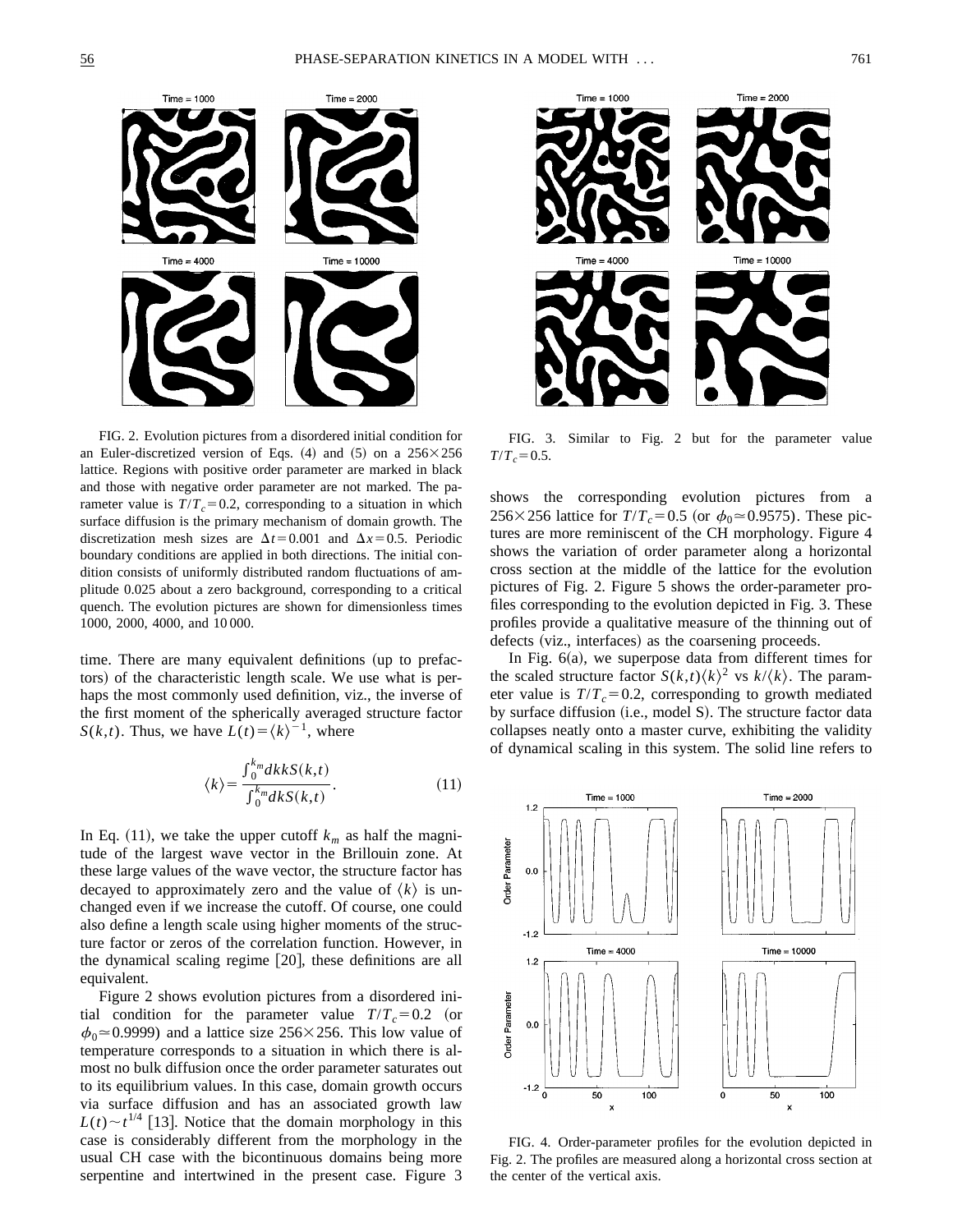



FIG. 5. Order-parameter profiles for the evolution depicted in Fig. 3. The cross section is the same as that for Fig. 4.

the scaled structure factor for the CH equation obtained with the same system sizes and statistics as described previously. On the scale of this figure, the scaled structure factor for model S is coincident with that for the CH equation except for the first two points after  $k=0$ , which exhibit violation of scaling because of finite-size effects. A similar observation has also been made for the real-space correlation function by Lacasta *et al.* [14]. However, we should stress that the structure factor is a more sensitive characteristic of phase ordering dynamics than the correlation function. Furthermore, our present data (obtained on  $512\times512$  systems with 60 independent runs and  $\Delta t$ =0.001, $\Delta x$ =0.5) constitutes a considerable improvement over that of Lacasta *et al.* [14], who used a  $120\times120$  system with 10 independent runs and  $\Delta t = 0.025, \Delta x = 1.0.$ 

Before we proceed, two further remarks are in order. First, it is interesting that the structure factors for model S and the CH model are numerically indistinguishable, even though the morphologies are different and domain growth is characterized by different power laws. Clearly, the timedependent structure factor (which is the Fourier transform of the equal-time correlation function) is not a sufficiently good measure of the morphology to discriminate between these two situations and perhaps one needs to invoke other tools like two-time correlation functions or higher-order structure factors  $[6]$ . Nevertheless, the structure factor is an experimentally relevant quantity and the computation of its analytic form for the CH equation has been an outstanding problem to date. Furthermore, it has been believed that a ''correct'' theory for the scaling form of the structure factor must properly account for the bulk diffusion and the LS growth law  $[8,21]$ . However, our numerical results demonstrate that the scaling form of the structure factor for the conserved case is considerably robust and is not affected by the growth exponent or the underlying growth mechanism, at least for the model we have studied.

The second remark we wish to make concerns the dashed line in Fig.  $6(a)$ , which is obtained from a naive application



FIG. 6. (a) Superposition of scaled structure factor data from a simulation of Eqs. (4) and (5) with  $T/T_c = 0.2$ , corresponding to the surface-diffusion case. We plot  $S(k,t)\langle k \rangle^2$  vs  $k/\langle k \rangle$  for data from dimensionless times 2000, 3000, 4000, and 10 000. The structure factor is computed on a  $512\times512$  lattice as an average over 60 independent initial conditions. It is normalized as described in the text and then spherically averaged. The first moment of  $S(k,t)$  is denoted as  $\langle k \rangle$  and measures the inverse of the characteristic length scale. The solid line is a scaled plot of structure factor data from the CH equation at dimensionless time 10 000. Finally, the dashed line is an analytic form obtained from a naive application of Mazenko theory [21], which yields the domain growth law  $L(t) \sim t^{1/4}$ . (b) Plot of data from  $(a)$  on a log-log scale. The Porod tail is extracted by hardening the order parameter field before computing the structure factor. (c) Porod plot [viz.,  $k^4S(k,t)/\langle k \rangle^2$  vs  $k/\langle k \rangle$ ] for the data from (a). This plot highlights the features of the Porod tail. Unfortunately, our data in this plot exhibits large fluctuations for  $k/\langle k \rangle \ge 2.5$ .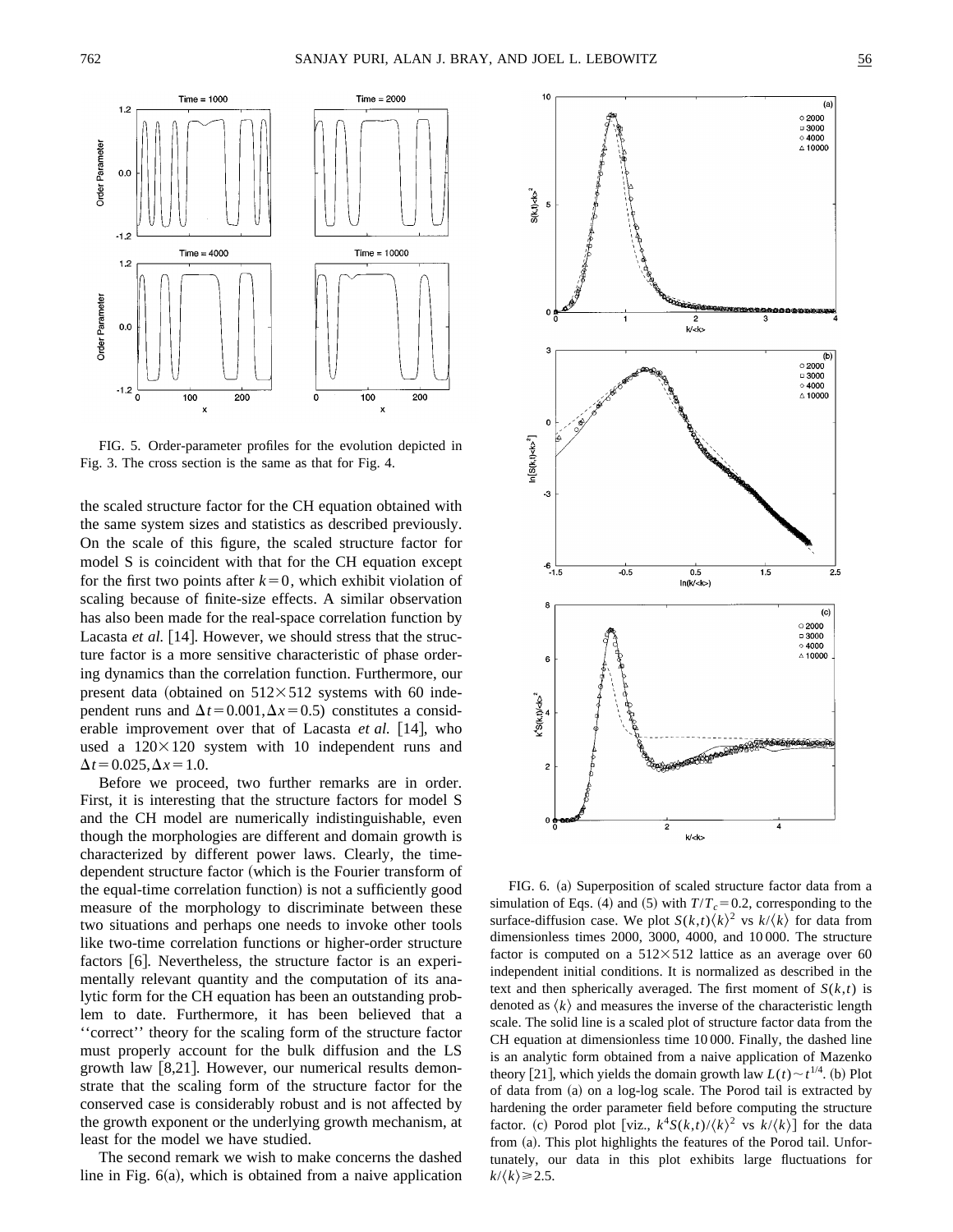of the theory of Mazenko  $|21|$ , who developed a Gaussian closure for the CH equation. The naive Mazenko theory predicts that the asymptotic growth law is  $L(t) \sim t^{1/4}$  rather than the numerically observed LS law, viz.,  $L(t) \sim t^{1/3}$ . Because of the lower growth exponent, it is presumed that the naive Mazenko theory describes the surface-diffusion growth regime of the CH equation. In light of our present results, it is clear that the form of the scaled structure factor is largely independent of the mechanism of domain growth. Unfortunately, as is clear from Fig.  $6(a)$ , the analytic form obtained from the naive Mazenko theory is not correct in most respects and only gets right the approximate width of the scaling function. We are presently investigating a Gaussian closure of Eq.  $(4)$  to see whether it gives better results for the scaling function.

Figure  $6(b)$  plots the data of Fig.  $6(a)$  on a log-log scale and reconfirms the coincidence of the CH and model S scaling functions, including the Porod tail  $S(k,t) \sim k^{-3}$  for large *k*. At small values of *k*, the scaled structure factor for model S exhibits a  $k^4$  behavior as in the CH case [22], except for the first couple of values of *k*, which are probably affected by finite-size effects. Again, the dashed line is from the naive Mazenko theory and has the wrong behavior for small values of *k*, viz.,  $S(k,t) \sim k^2$  rather than  $S(k,t) \sim k^4$ . The analytic form matches the numerical results in the Porod tail but this may be entirely fortuitous. Figure  $6(c)$  plots the data of Fig. 6(a) on a Porod plot, viz.,  $k^4S(k,t)/\langle k \rangle^2$  vs  $k/\langle k \rangle$ , which highlights features of the Porod tail. In this case, our data is not reliable for  $k/\langle k \rangle \ge 2.5$ . However, up to that point, the scaled form factors for the model S and CH cases are again indistinguishable, including the first valley after the peak  $[8]$ .

Similar results for the scaled structure factor are found for higher values of temperature *T* also. This is not surprising as the morphology for our model goes over to that for the CH equation at higher values of the temperature (see Fig. 3). For the sake of brevity, we do not show structure factor data for higher values of *T*.

Figure 7(a) shows the time-dependent length scale  $L(t)$  as a function of dimensionless time *t* for four different values of temperature  $(T/T_c=0.2, 0.4, 0.5,$  and 0.8) in our model. Recall that surface diffusion effects are enhanced as *T* is lowered because  $\phi_0 \rightarrow 1$  as  $T \rightarrow 0$ . For purposes of comparison, we have also included the length scale data for the CH equation. Figure  $7(b)$  is a log-log plot of the data in Fig.  $7(a)$ . We use a fitting routine to fit a straight line to the data. The resultant exponents (denoted as  $x$ ) for the CH equation and the case with  $T/T_c = 0.8$  are identical, viz.,  $x = 0.33$ . On the other hand, for  $T/T_c = 0.2$ , we again get a straight line but the associated growth exponent is 0.25, which is associated with domain growth via surface diffusion  $[13,14]$ . For intermediate values of  $T/T_c$  (viz., 0.4 and 0.5), we do not get a good linear fit as the length scale is in a transition regime between  $L(t) \sim t^{1/4}$  and  $L(t) \sim t^{1/3}$ .

It is interesting to consider the crossover between these two regimes ( $t^{1/4}$  and  $t^{1/3}$  growth) as a function of time *t* and temperature *T*. At some fixed low temperature, one initially has  $t^{1/4}$  growth, which crosses over at late times to  $t^{1/3}$ . We can estimate the crossover time  $t^*(T)$  as follows. In the standard Cahn-Hilliard model, in which the mobility *M* is treated as a constant,  $L(t)$  depends on *M* as  $L(t) \sim (Mt)^{1/3}$ , since



FIG. 7. (a) Characteristic domain size  $L(t)$  plotted as a function of dimensionless time for our model in Eqs.  $(4)$  and  $(5)$  with  $T/T_c$ =0.2, 0.4, 0.5, and 0.8. For comparison, we also present length scale data from a simulation of the CH equation. The length scale is obtained as the inverse of the first moment of the structure factor  $\langle k \rangle$ . (b) Data from (a), plotted on a log-log scale. We use a fitting routine to fit a linear function to the length scale data. The resultant fit (wherever reasonable) is shown on the appropriate data set as a solid line and the corresponding exponent (denoted as  $x$ ) is specified in the figure.

*M* can simply be absorbed into the time scale. In the model considered here, with mobility  $M(\phi)$ , we would expect that, for any  $T>0$ , at sufficiently late times one could replace  $M(\phi)$  by  $M(\phi_0)$ , where  $\phi_0(T)$  is the equilibrium value of  $\phi$  in the bulk ordered phase. Then the crossover is between  $t^{1/4}$  at early times and  $[M(\phi_0)t]^{1/3}$  at late times, with the crossover time *t*\* obtained from equating these two forms:  $t^* \sim M(\phi_0)^{-4}$ . This suggests the crossover scaling form *L*(*t*)= $t^{1/4}f(t/t^*)$ , with  $f(0) = \text{const}$  and  $f(x) \sim x^{1/12}$  for  $x \rightarrow \infty$ .

#### **IV. SUMMARY AND DISCUSSION**

Let us end this paper with a brief summary and discussion of our results. We have presented detailed results from an extensive numerical simulation of a model with orderparameter-dependent mobility. We expect this model to be in the same dynamical universality class as other models with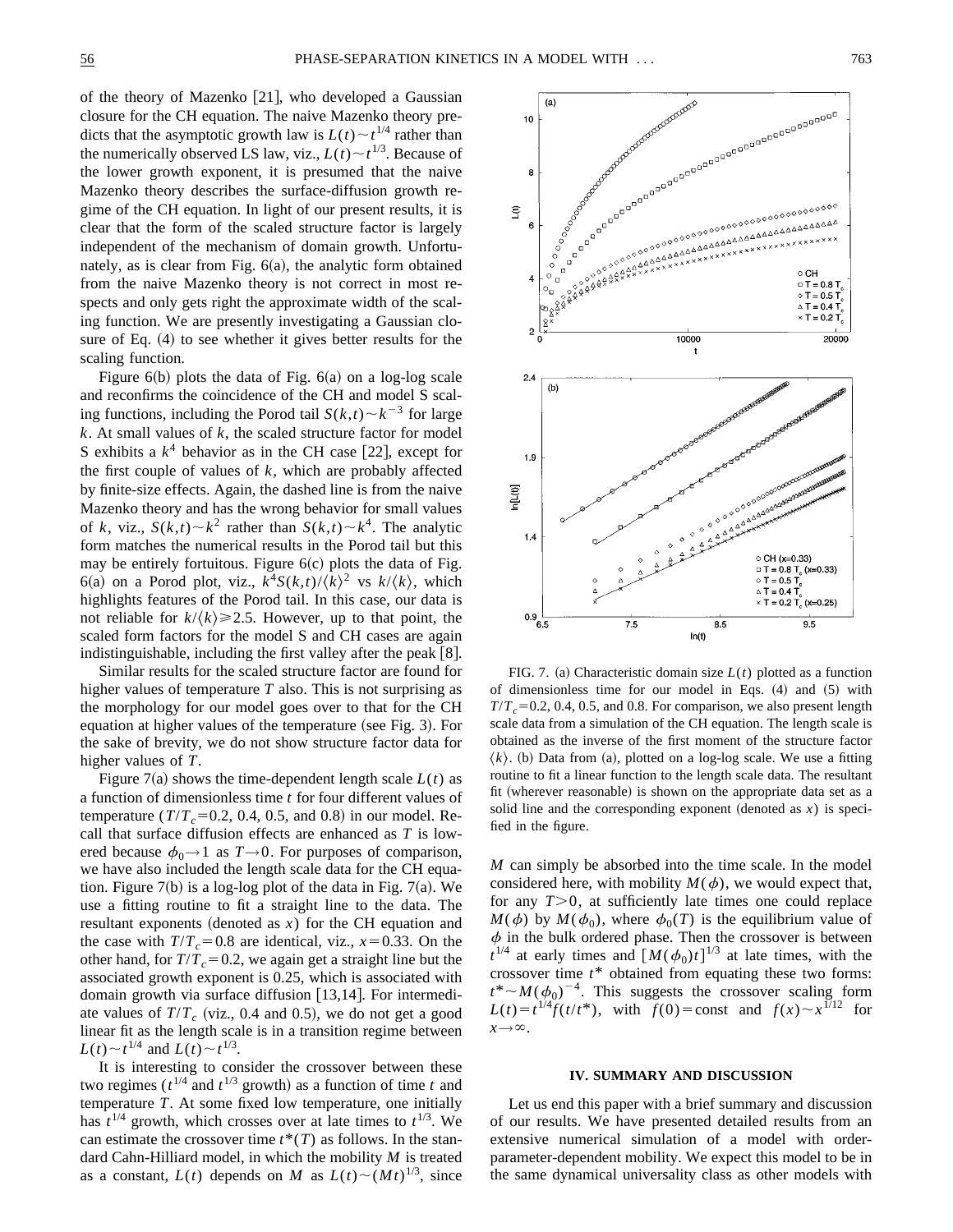Because of the large system sizes and extensive averaging employed by us, we are able to obtain the best numerical results on such systems to date. The salient features of our results are as follows. In the parameter regime where surface diffusion drives domain growth, the morphology of evolving patterns is more serpentine than that in the CH equation. However, the scaling form of the time-dependent structure factor for surface-diffusion-mediated growth appears to be numerically identical to that for the CH equation, including the Porod tail and the small-*k* behavior. This numerical result casts doubts on the conventional wisdom that a ''correct'' theory for the scaling form of the CH structure factor must contain the correct growth law and properly model the bulk diffusion field. As a matter of fact, we are led to speculate that the scaling form for the conserved case may be dictated by more general considerations, e.g., domain-size distributions, etc. This is an approach we are presently pursuing in an attempt to obtain a better understanding of the functional form of the structure factor for the conserved case.

We are also interested in examining other models of phase separation to see whether they give rise to similar results for the scaled structure factor. In particular, Giacomin and Lebowitz  $[23]$  have recently studied an Ising model on a cubic lattice with Kawasaki spin-exchange kinetics which satisfies detailed balance. The spins interact via a longranged Kac interaction potential of the form  $V(r_{ij}) = \gamma^d J(\gamma r_{ij})$ , where  $r_{ij}$  is the distance between spins *i* and  $j, \gamma$  is a parameter, and *d* is the dimensionality. In the limit  $\gamma \rightarrow 0$ , Giacomin and Lebowitz rigorously obtain an

exact nonlinear evolution equation for phase separation. Their model is of the same form as Eqs.  $(4)$  and  $(5)$  but contains a nonlocal interaction term, instead of the gradient square term in Eq.  $(5)$ . They argue that this exact equation gives results for interface motion which are similar to those obtained from the CH equation. We are interested in examining whether or not this exact equation is in the same dynamical universality class as the CH equation.

Finally, we should point out that the difference in morphologies between model S and the CH equation must show up at some level, e.g., two-time correlation functions or higher-order structure factors  $[6]$ . This is another question we are presently interested in. Nevertheless, this possible difference in two-time correlation functions or higher-order structure factors does not detract from the relevance of the fact that the scaled form of the conventional structure factor is very robust. After all, the conventional structure factor is the primary quantity of experimental, numerical and theoretical interest.

## **ACKNOWLEDGMENTS**

S.P. is grateful to Alan Bray for inviting him to Manchester, where most of the numerical calculations described in the text were completed. He is also grateful to the Newton Institute, Cambridge, for its generous hospitality during a period over which this work was completed. Finally, he would like to thank A.-H. Machado, C. Yeung, and R. K. P. Zia for useful discussions and A.-H. Machado for sending him copies of relevant papers. J.L.L. and S.P. thank G. Giacomin for useful discussions. J.L.L. was supported by NSF Grant No. NSF-DMR 92-134244-20946.

- [1] For reviews, see J. D. Gunton, M. San Miguel, and P. S. Sahni, in *Phase Transitions and Critical Phenomena*, edited by C. Domb and J. L. Lebowitz (Academic, New York, 1983), Vol. 8, p. 267; K. Binder, in *Phase Transformations of Materials, Materials Science and Technology, Vol. 5*, edited by R. W. Cahn, P. Haasen, and E. J. Kramer (VCH, Weinheim, 1991), p. 405; A. J. Bray, Adv. Phys. **43**, 357 (1994).
- [2] E. D. Siggia, Phys. Rev. A **20**, 595 (1979).
- [3] T. Koga and K. Kawasaki, Phys. Rev. A 44, R817 (1991); S. Puri and B. Dunweg, *ibid.* 45, R6977 (1992); A. Shinozaki and Y. Oono, Phys. Rev. E 48, 2622 (1993); S. Bastea and J. L. Lebowitz, *ibid.* **52**, 3821 (1995).
- [4] For exact results in model nonconserved systems, see A. De Masi, E. Orlandi, E. Presutti, and L. Triolo, Nonlinearity **7**, 633 (1994).
- @5# T. Ohta, D. Jasnow, and K. Kawasaki, Phys. Rev. Lett. **49**, 1223 (1982); Y. Oono and S. Puri, Mod. Phys. Lett. B 2, 861  $(1988).$
- @6# R. E. Blundell, A. J. Bray, and S. Sattler, Phys. Rev. E **48**, 2476 (1993); B. Biswal, S. Puri, and D. Chowdhury, Physica A **229**, 72 (1996).
- [7] P. Fratzl, J. L. Lebowitz, O. Penrose, and J. Amar, Phys. Rev. D 44, 4794 (1991); P. Fratzl and J. L. Lebowitz, Acta. Metall. 37, 3245 (1989).
- [8] For recent studies, see T. Ohta and H. Nozaki, in *Space-Time Organization in Macromolecular Fluids*, edited by F. Tanaka, M. Doi, and T. Ohta, Springer Series in Chemical Physics Vol. 51 (Springer-Verlag, Berlin, 1989); C. Yeung, Y. Oono, and A. Shinozaki, Phys. Rev. E 49, 2693 (1994); G. F. Mazenko, *ibid.* **50**, 3485 (1994).
- [9] J. W. Cahn and H. E. Hilliard, J. Chem. Phys. **28**, 258 (1958).
- [10] Y. Oono and S. Puri, Phys. Rev. Lett. **58**, 836 (1987); Y. Oono and S. Puri, Phys. Rev. A 38, 434 (1988); S. Puri and Y. Oono, *ibid.* 38, 1542 (1988); A. Chakrabarti and J. D. Gunton, Phys. Rev. B 37, 3798 (1988); T. M. Rogers, K. R. Elder, and R. C. Desai, *ibid.* 37, 9638 (1988); see also Shinozaki and Oono [3].
- [11] J. S. Langer, M. Bar-on, and H. D. Miller, Phys. Rev. A 11, 1417 (1975); K. Kitahara and M. Imada, Prog. Theor. Phys. Suppl. **64**, 65 (1978).
- $[12]$  K. Binder, Z. Phys. B  $267$ , 313  $(1974)$ .
- [13] H. Furukawa, Adv. Phys. 34, 703 (1985); see also Puri and Oono  $[10]$ .
- $[14]$  (a) A. M. Lacasta, A. Hernandez-Machado, J. M. Sancho, and R. Toral, Phys. Rev. B 45, 5276 (1992); A. M. Lacasta, J. M. Sancho, A. Hernandez-Machado, and R. Toral, *ibid.* **48**, 6854  $(1993)$ ; (b) C. Yeung, Ph.D. thesis, University of Illinois at Urbana-Champaign, 1989.
- [15] A. J. Bray and C. E. Emmott, Phys. Rev. B **52**, R685 (1995).